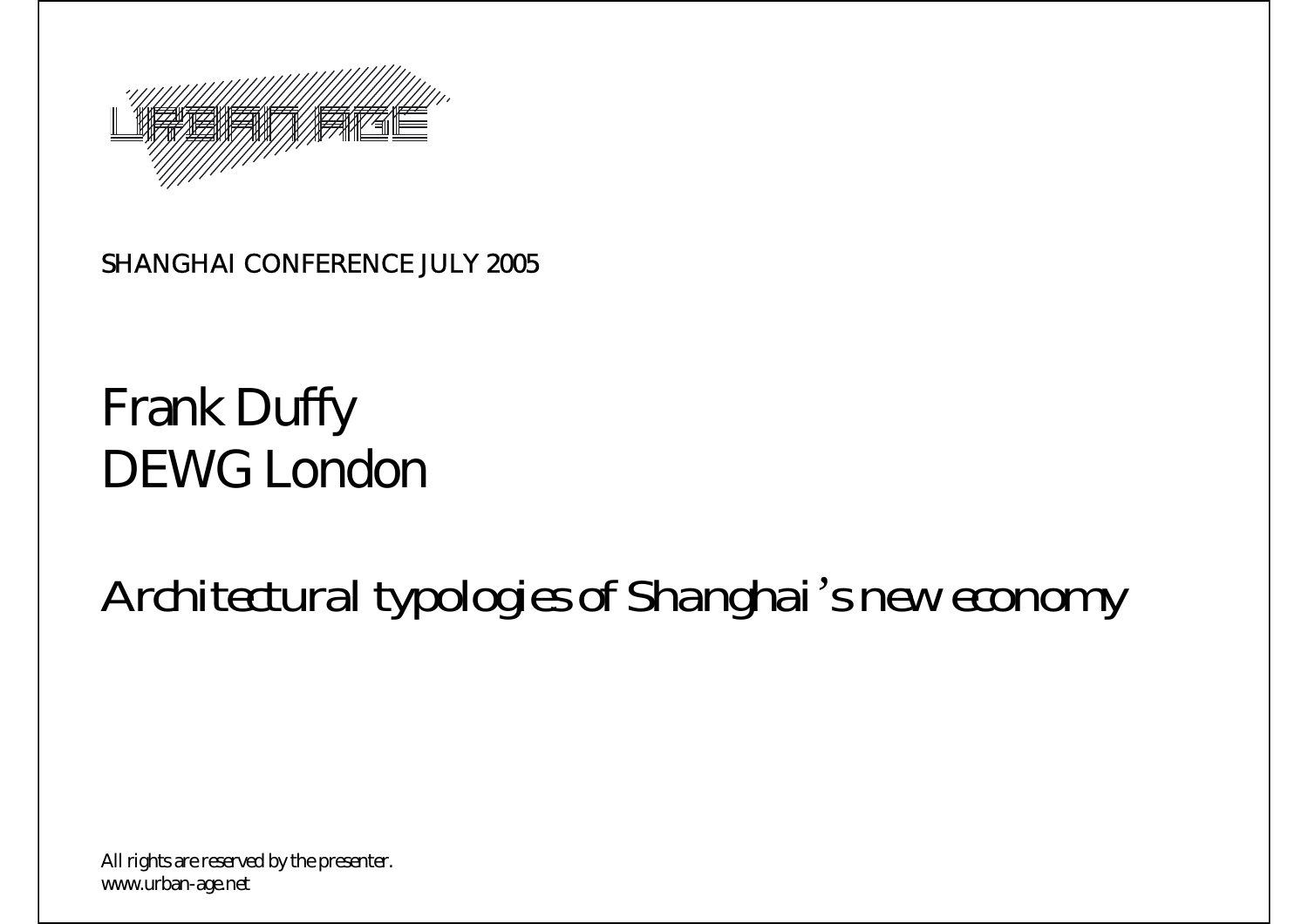

## Dr Francis Duffy **Architectural Typologies for Shanghai's New Knowledge Economy**

*08 July 2005 Urban Age Shanghai*



LABRIN CO. DEL PUBE POD SPRITALISTS AND WORLD'S LABRARY MANUFACTURERS OF SOAPS, PERFUMBS, AND TOILET PERPARATED<br>THE LABRARY PACTORS TO FAMILY FLAN, THE WORLD THAT STOCKS TOUR PAPERT WILL ALSO FURSION YOUR HOME.

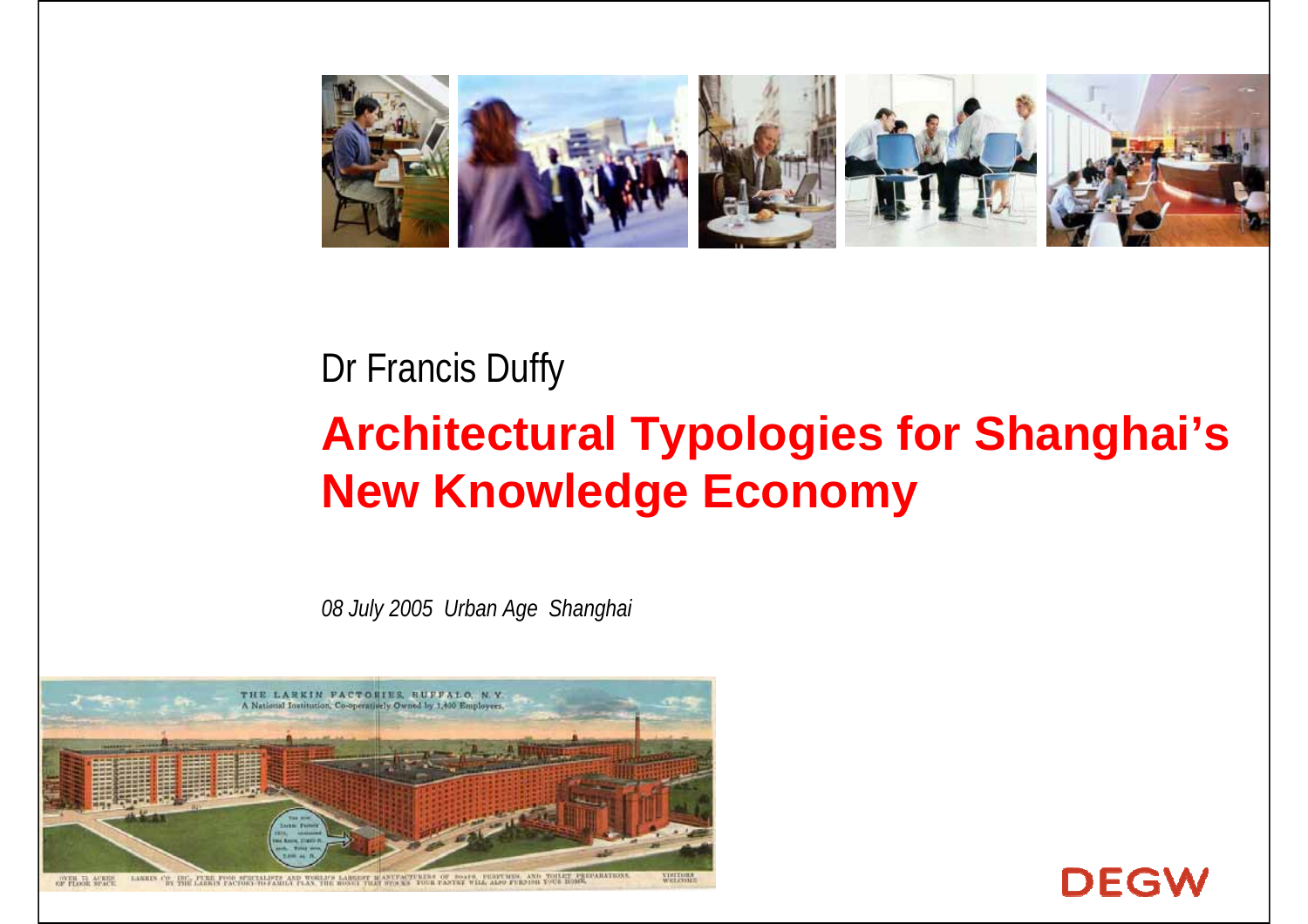# **The history of the office building**

- $\bullet$ is usually told in terms of constructional wonders
- $\bullet$ and architectural achievements
- $\bullet$  but office design is much more closely related to business, technological and cultural factors

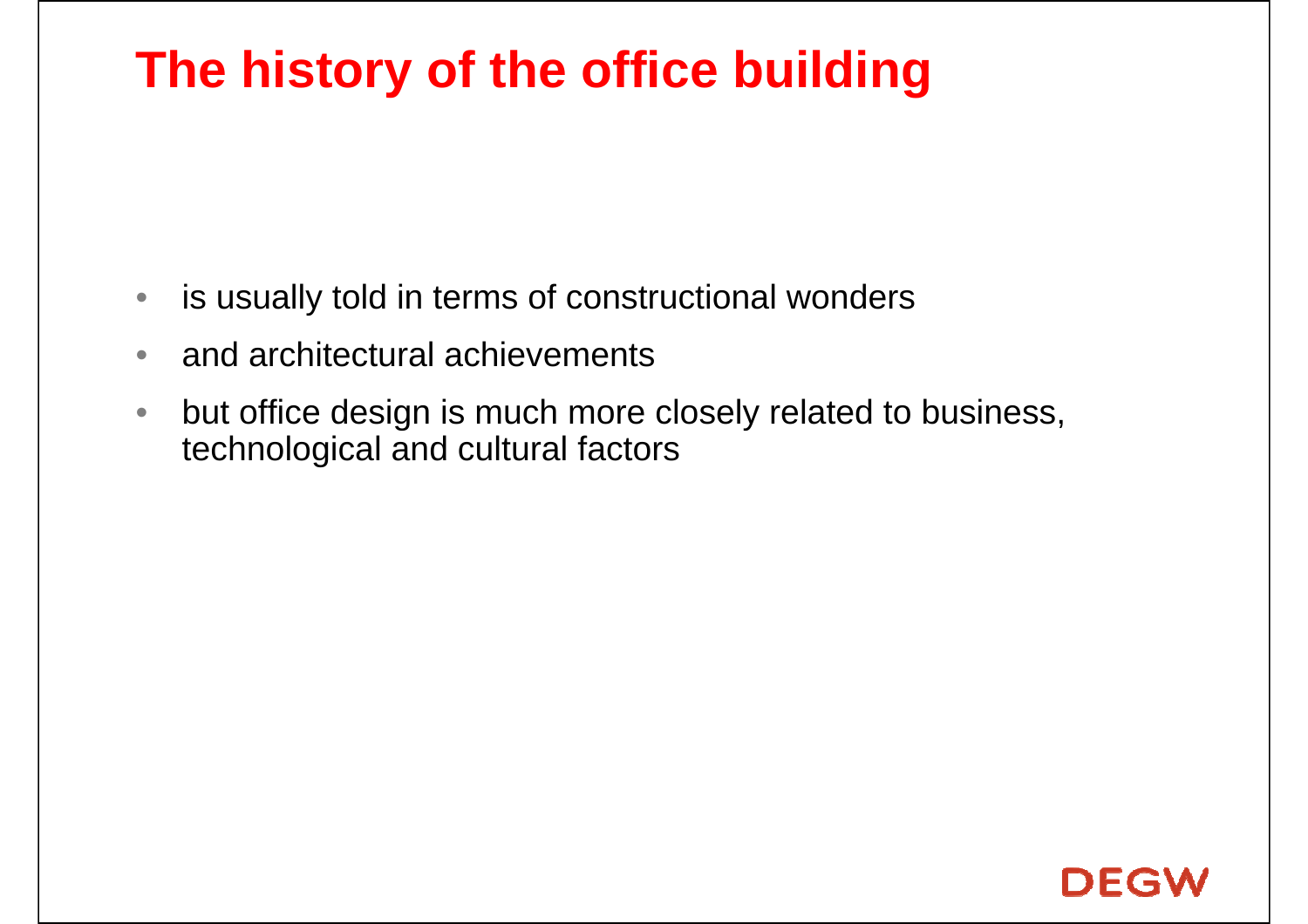## **Reliance Building**

*Architect*: **Burnham & Root** *Date:* **1895**





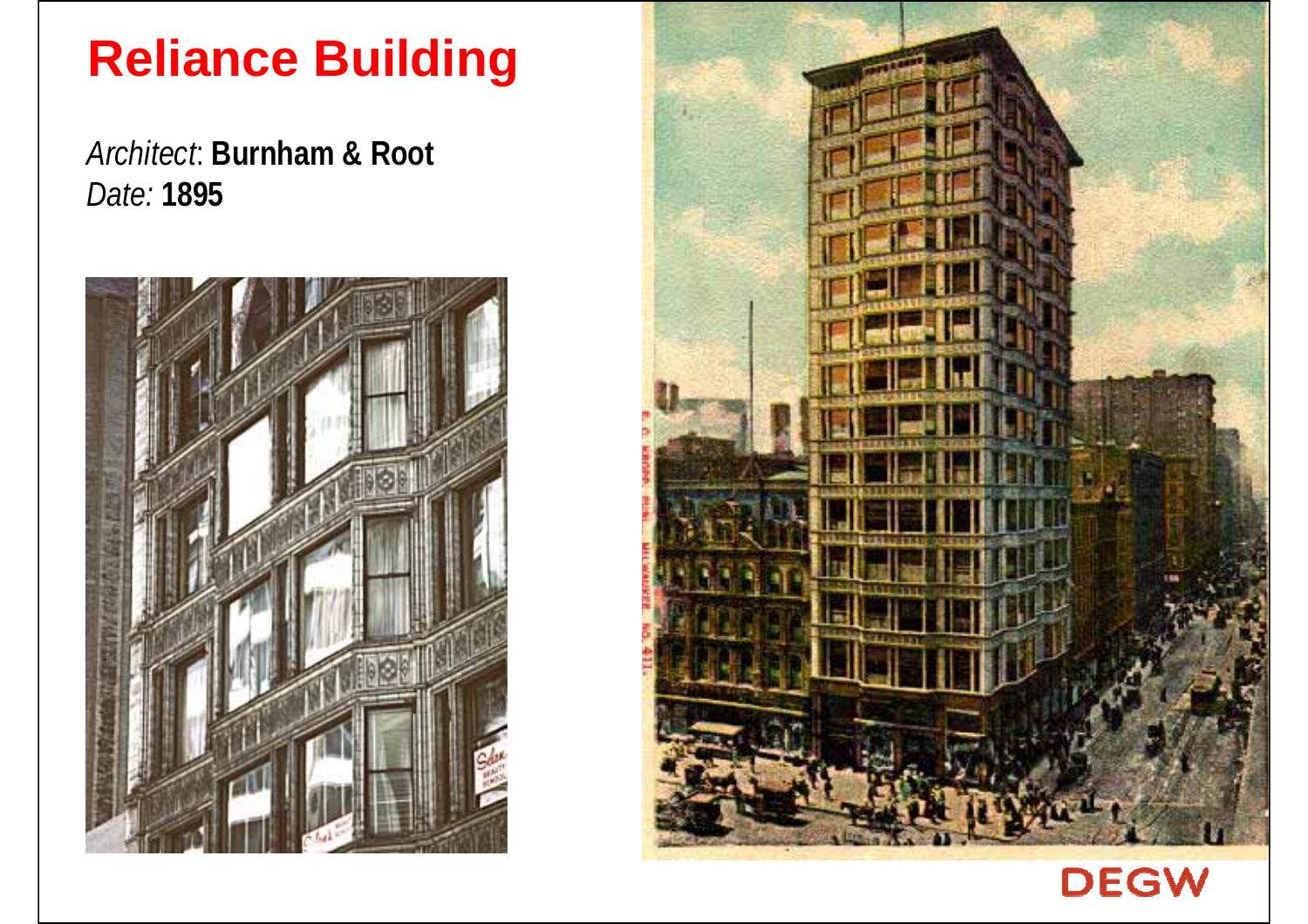## **What are office buildings for?**

- $\bullet$ Not just *commodities* but instruments
- $\bullet$ To support businesses
- $\bullet$ To generate wealth
- $\bullet$ To open up possibilities for future growth and change
- $\bullet$ To communicate ideas and values

 $\bullet$ *….. just like cities*

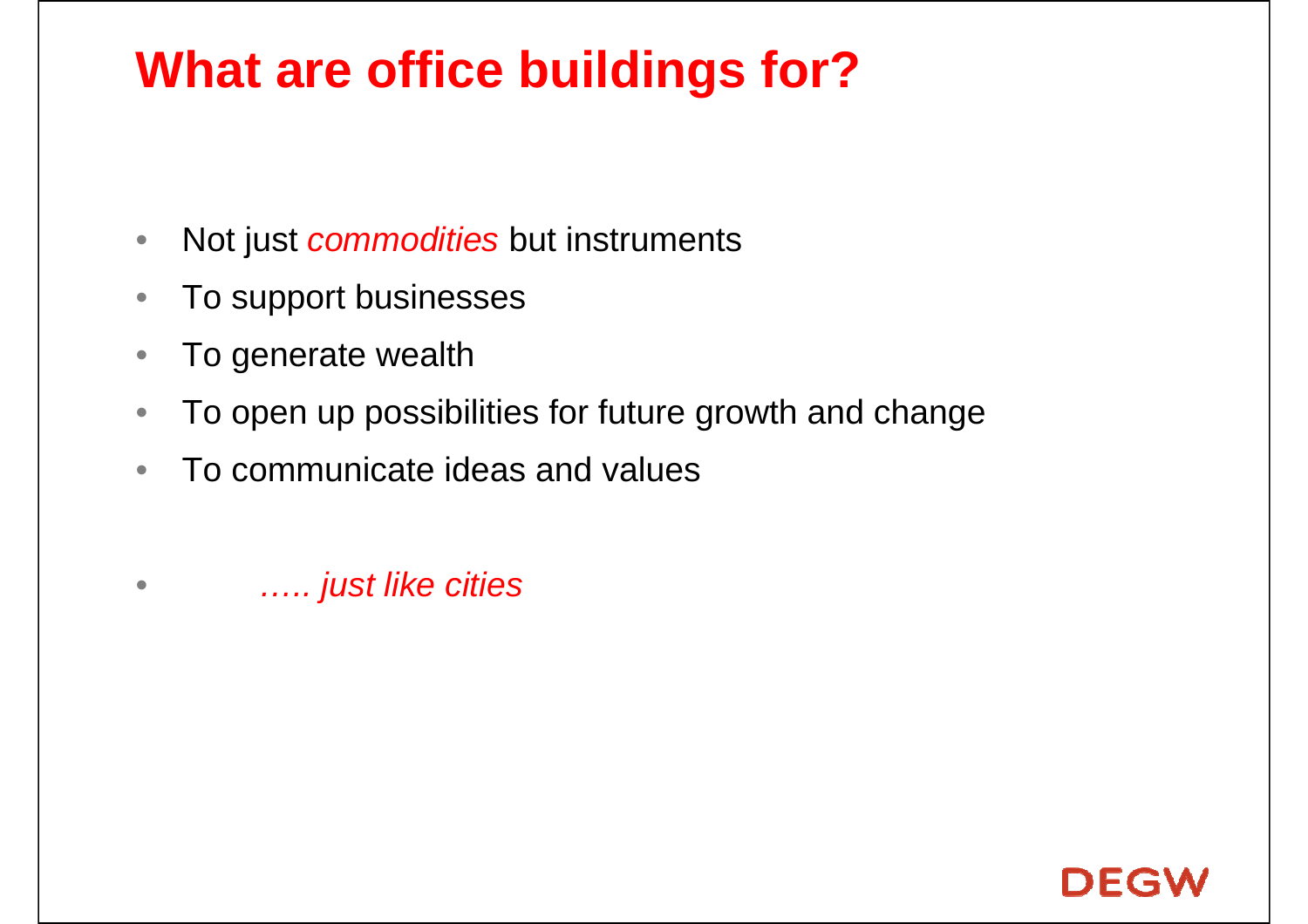# **Three Office Typologies**

- $\mathbb{R}^2$ **Taylorist**
- $\bullet$  the consequence of the late Nineteenth Century discovery of 'Scientific Management'
- $\bullet$ Social Democratic
- $\bullet$  the consequence of Post Second World War social and economic reconstruction
- $\bullet$ **Networked**
- $\bullet$  the consequence of robust, reliable, ubiquitous early Twentieth First Century Information Technology

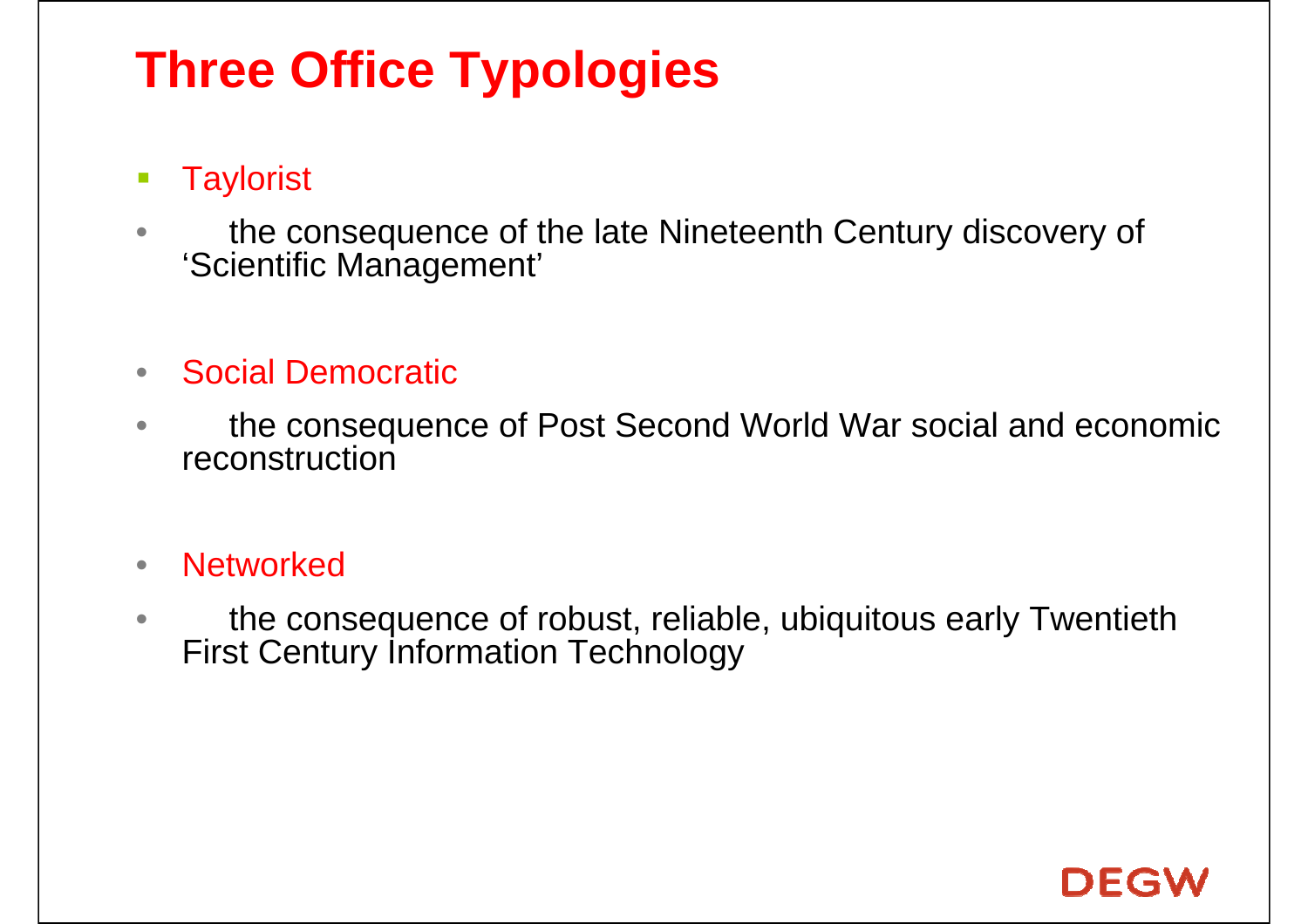**The Larkin Building, Buffalo** *Architect*: **Frank Lloyd Wright** *Date:* **1904**

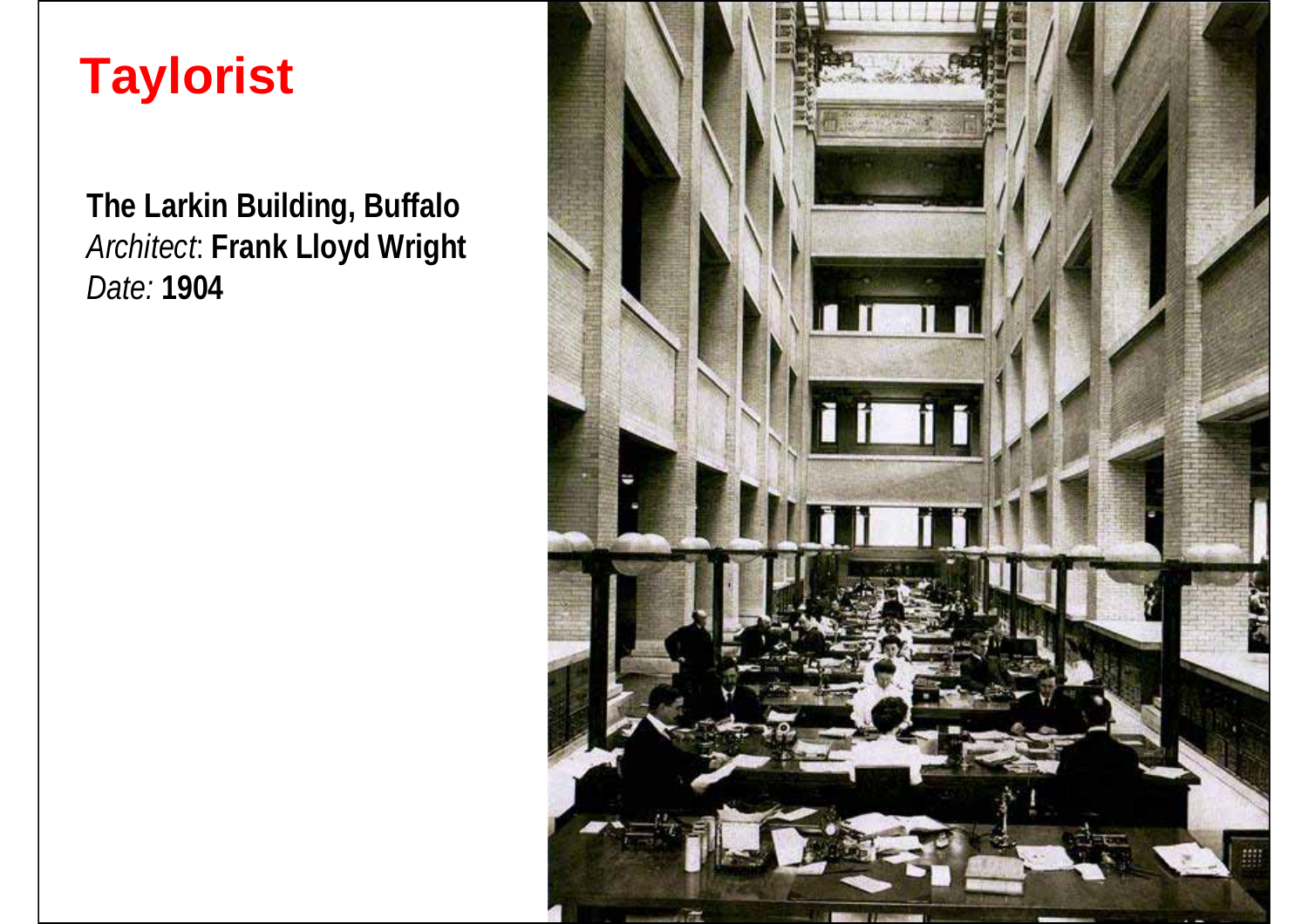#### **The Larkin Building, Buffalo** *Architect*: **Frank Lloyd Wright 1904**



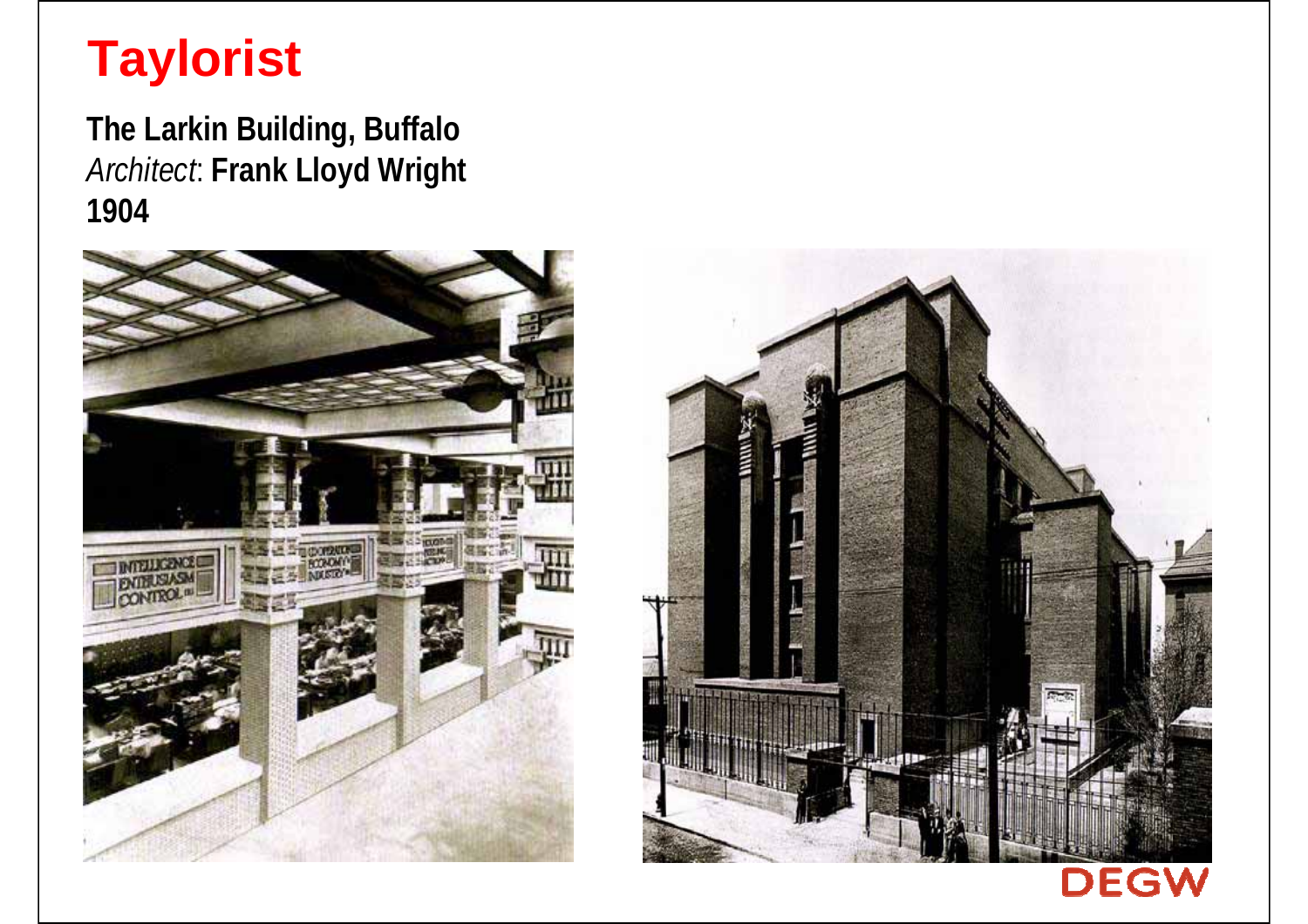**Lever House, New York** *Architect:* **SOM 1954**



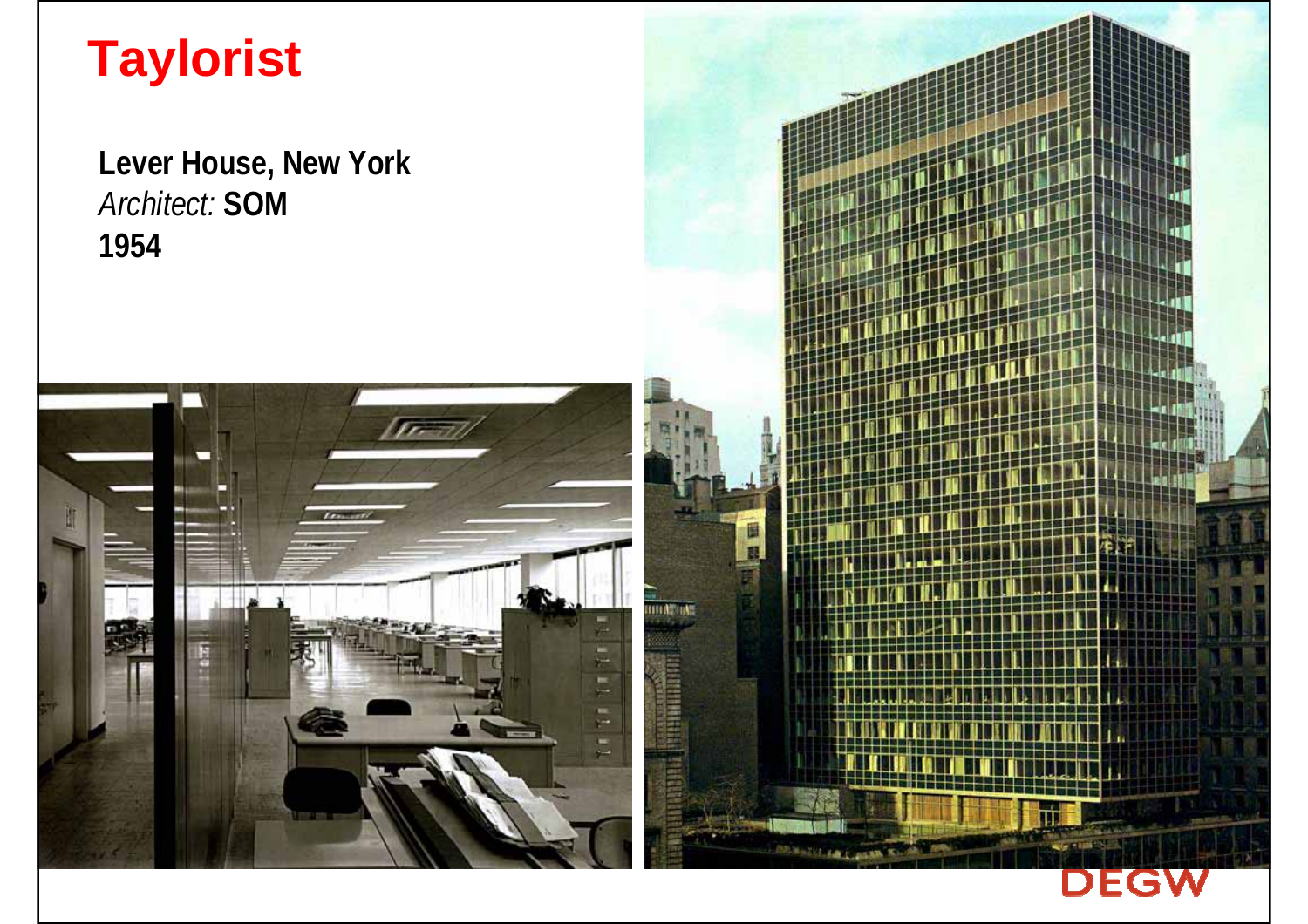**Seagram Building** *Architects*: **Mies van der Rohe** & **Philip Johnson 1958**



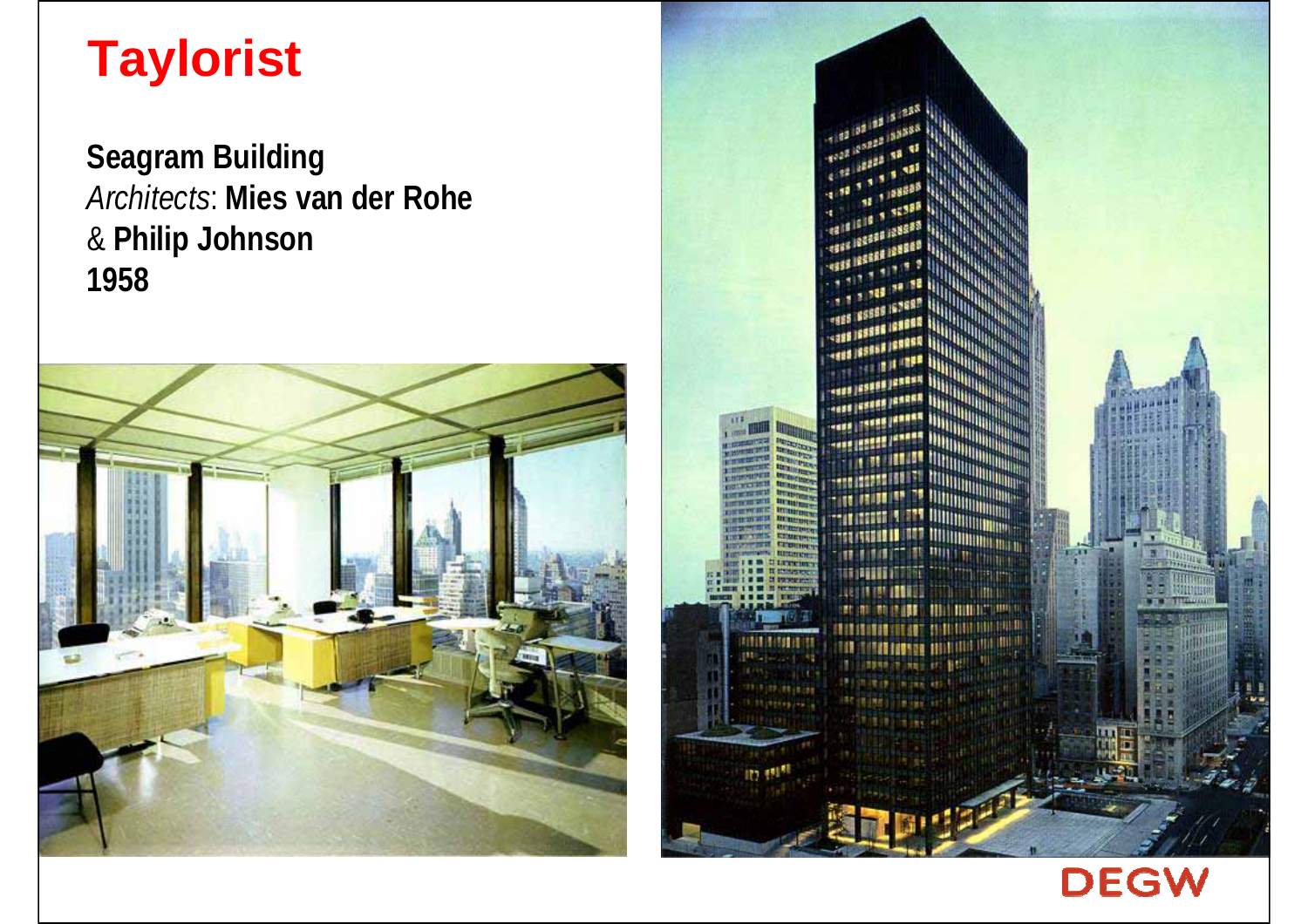## **Social Democratic**

**Centraal Beheer, Amersfort, The Netherlands** *Architect*: **Herman Hertzberger 1974**





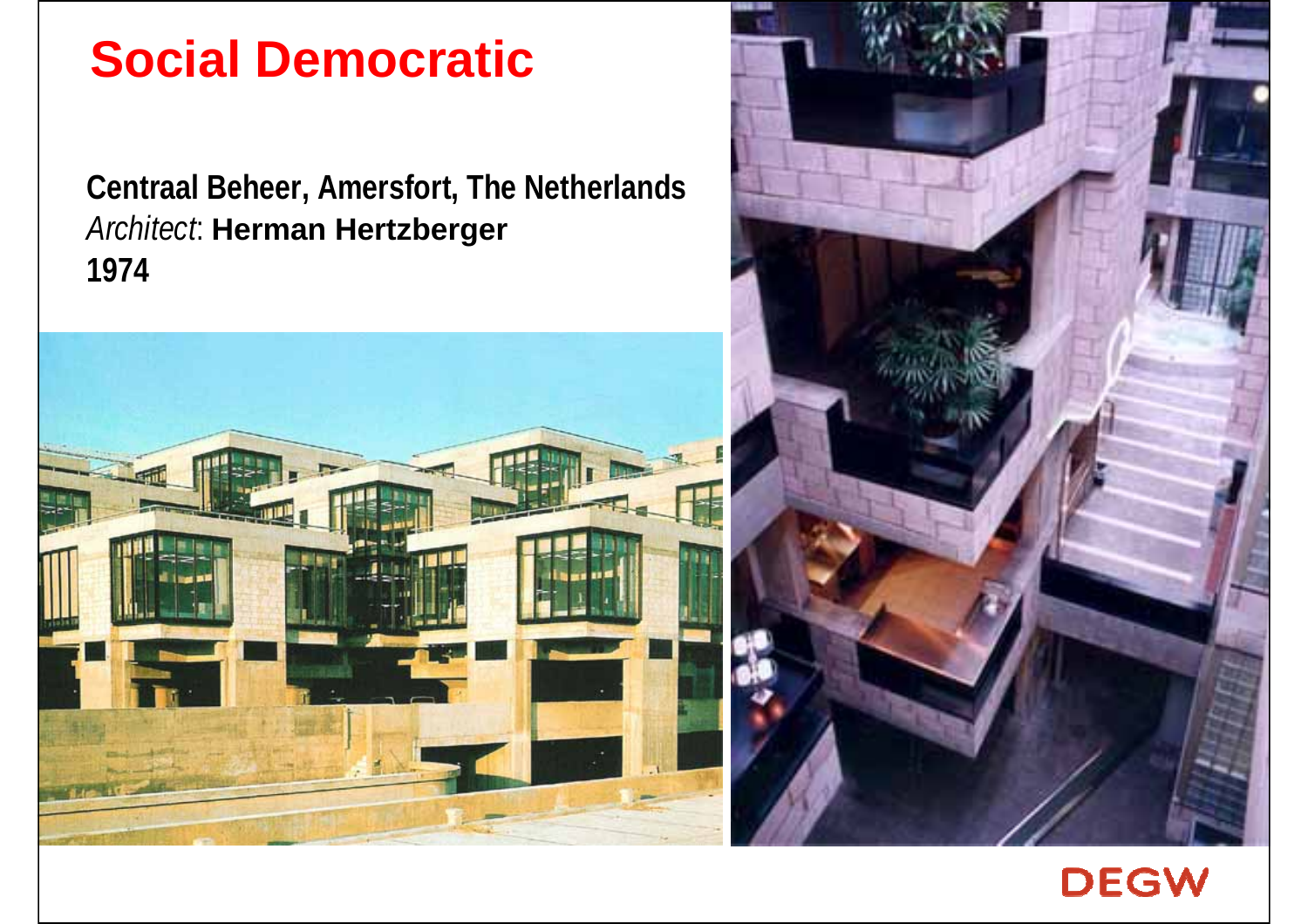## **Social Democratic**

**SAS, Stockholm, Sweden** *Architect*: **Niels Torp 1987**





## **DEGW**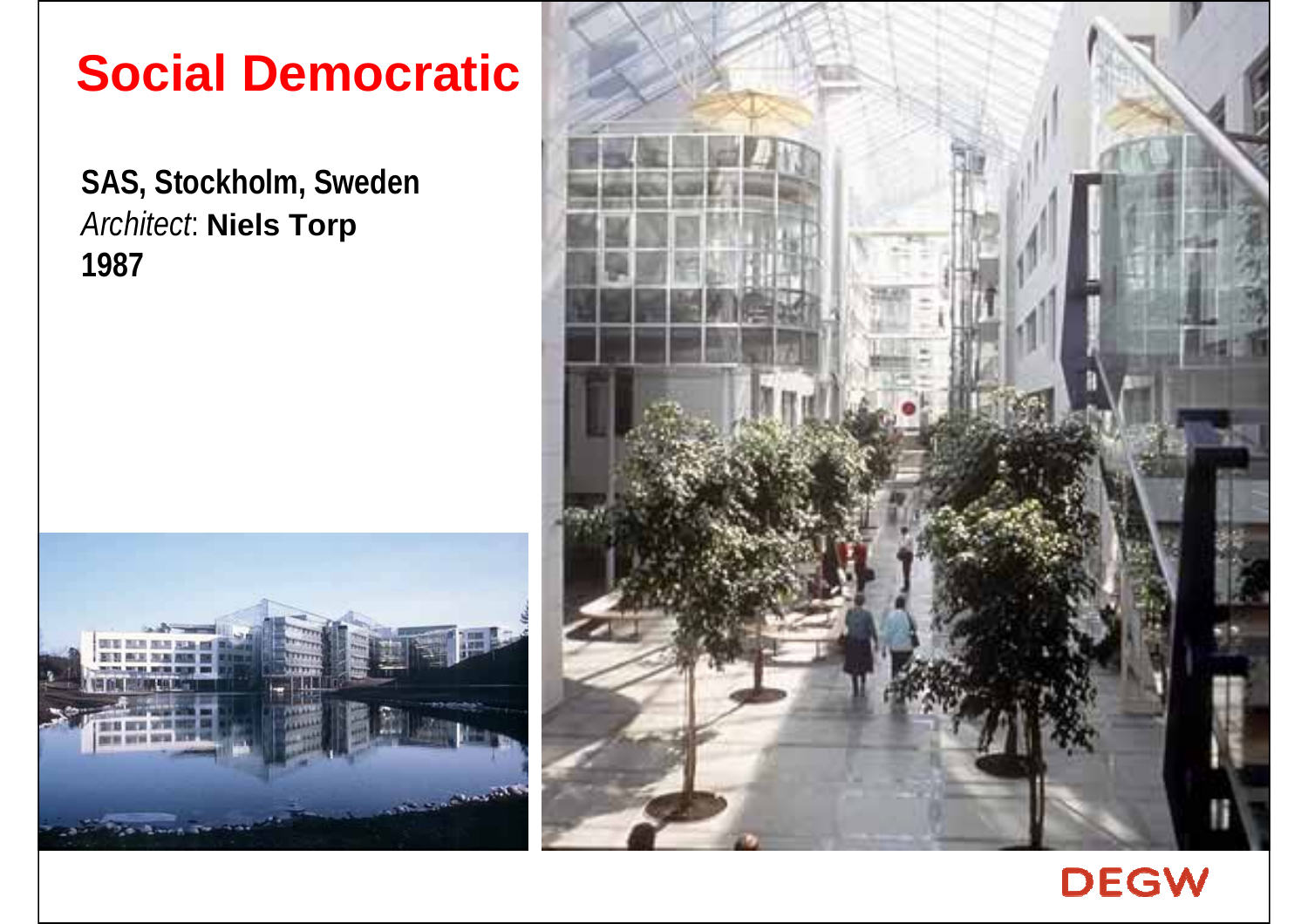## **Today's global business environment**

**Fierce international competition Fragmented, demanding markets Complex, dynamic technologies**

*Innovation and agility have become the keys to business success!*

**DEGW**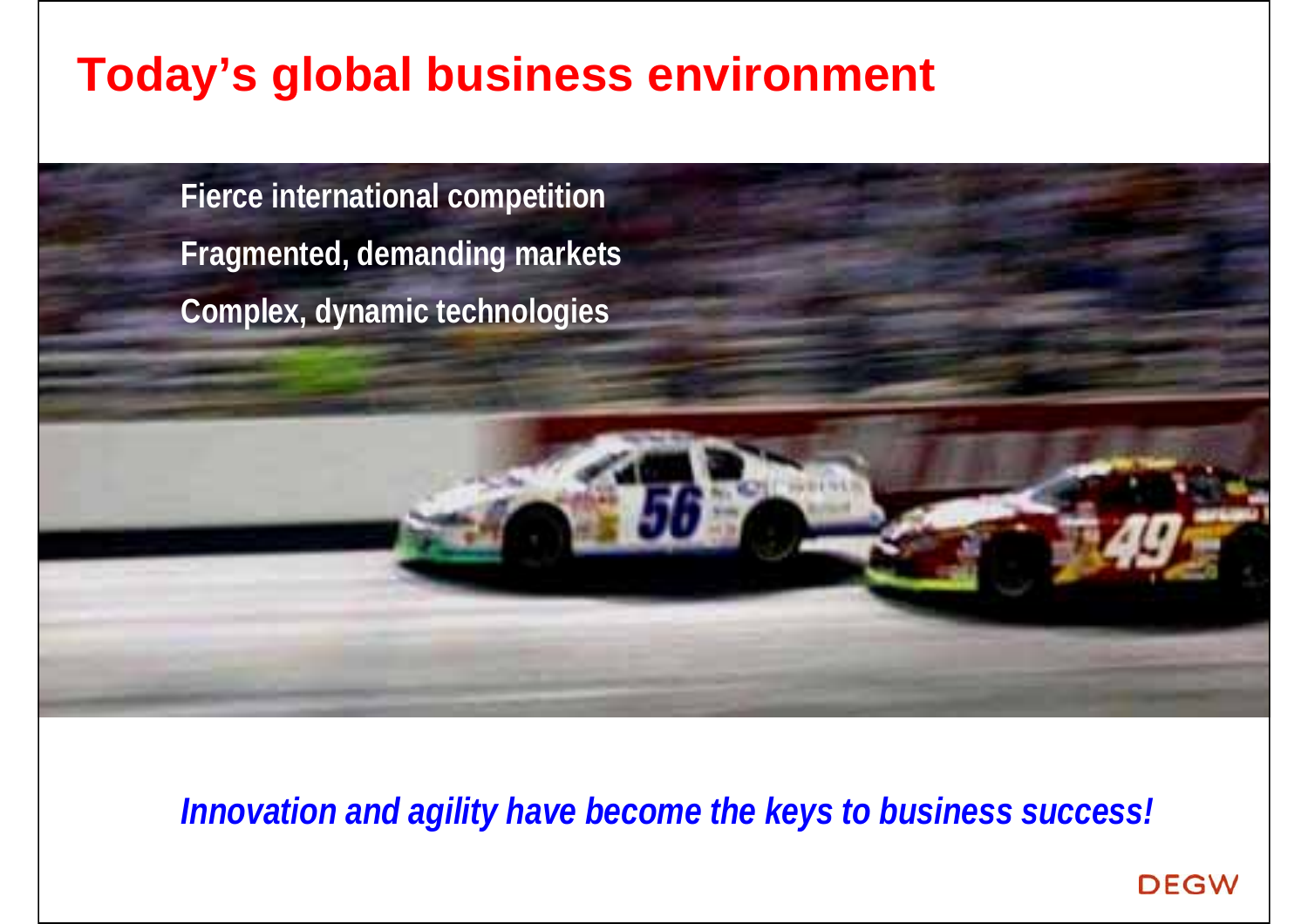# **Networked Offices:** *Accenture*

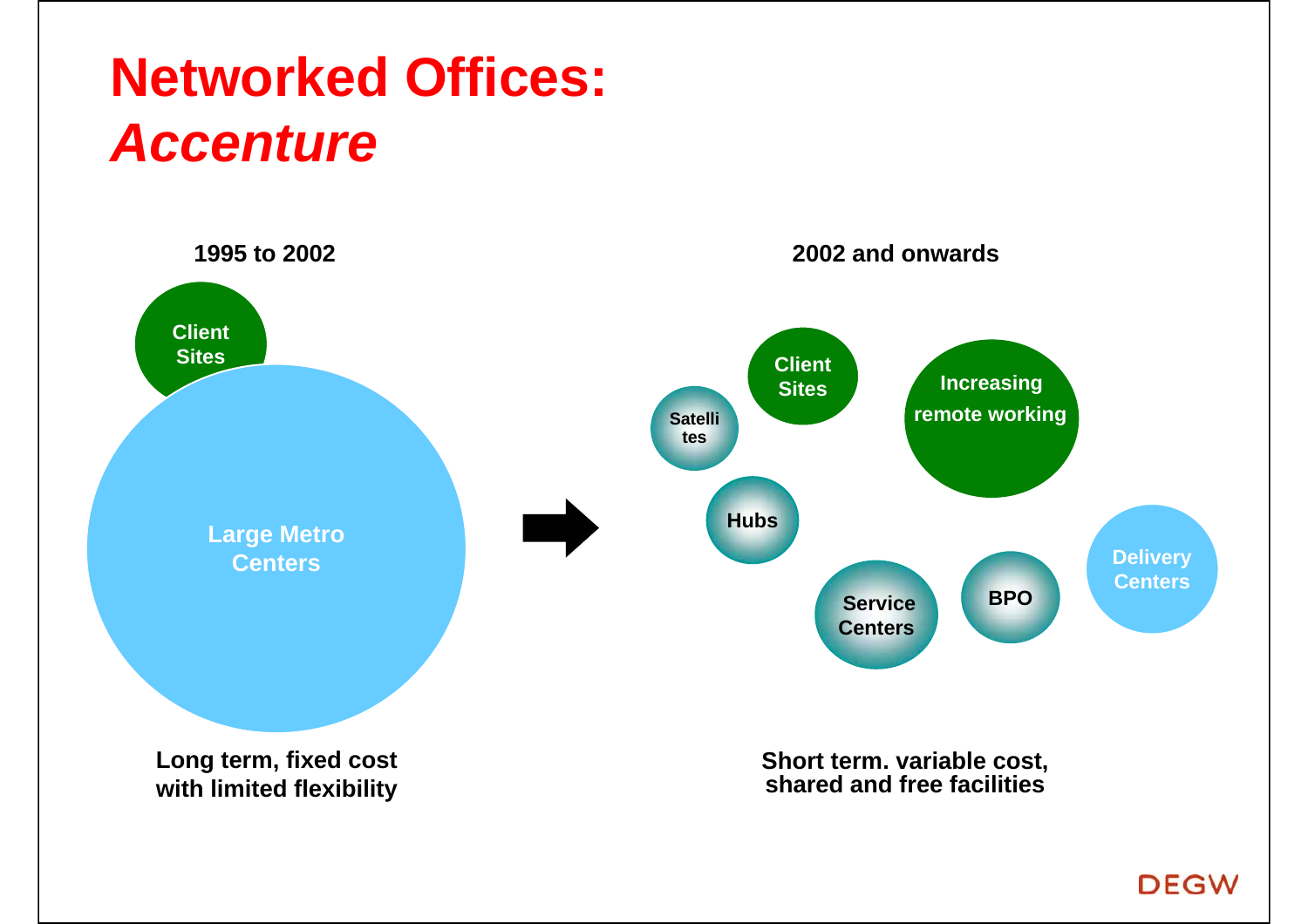## Experiencing both virtual and physical worlds

### **Virtual spaces**

**[tele presence]**

- **networked**
- **mobile**
- **invisible**
- **intangible**
- **programmed**

## **Physical places**

#### **[bodily presence]**

- **territorial**
- **stable**
- **visible**
- **tangible**
- **spontaneous**

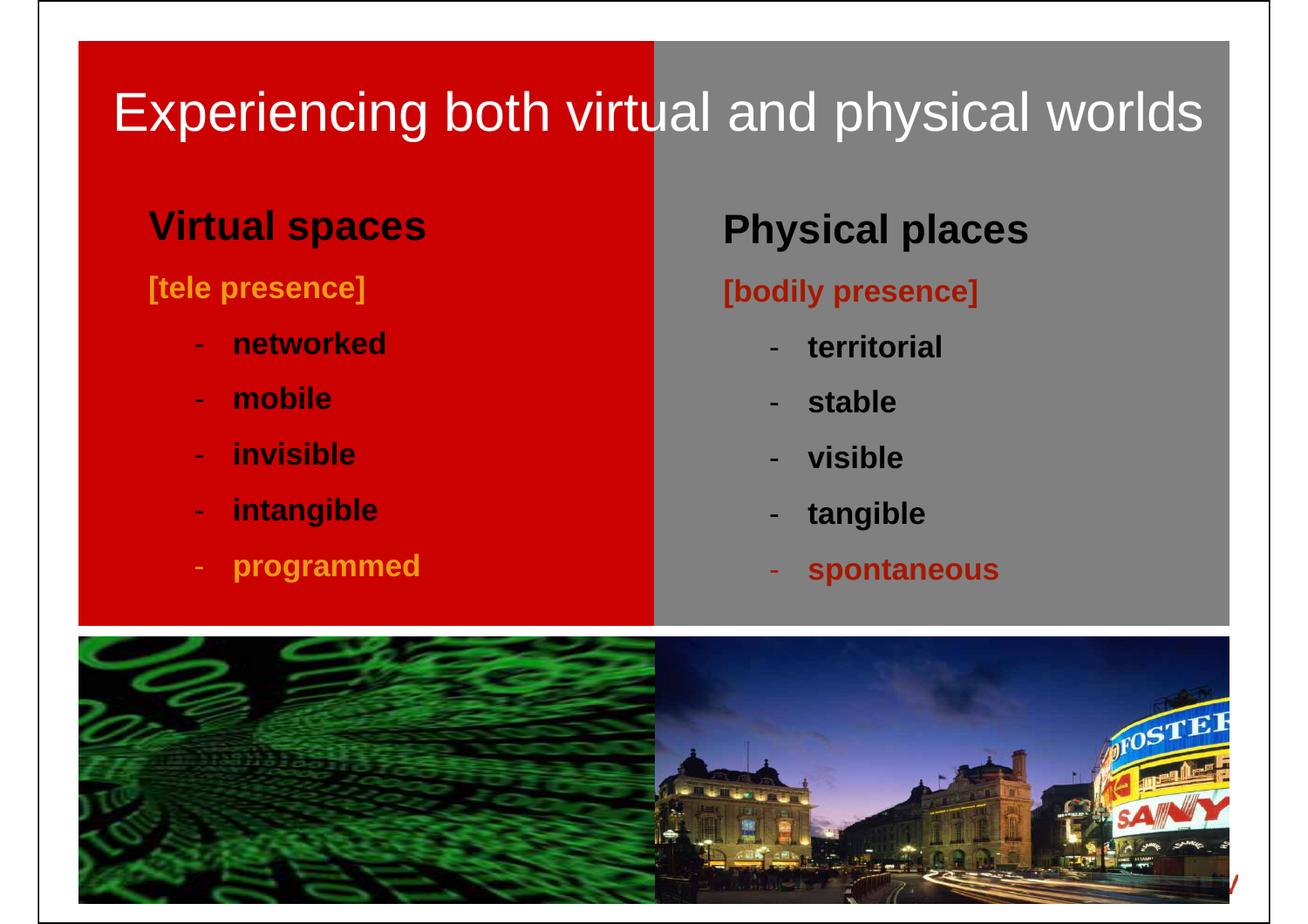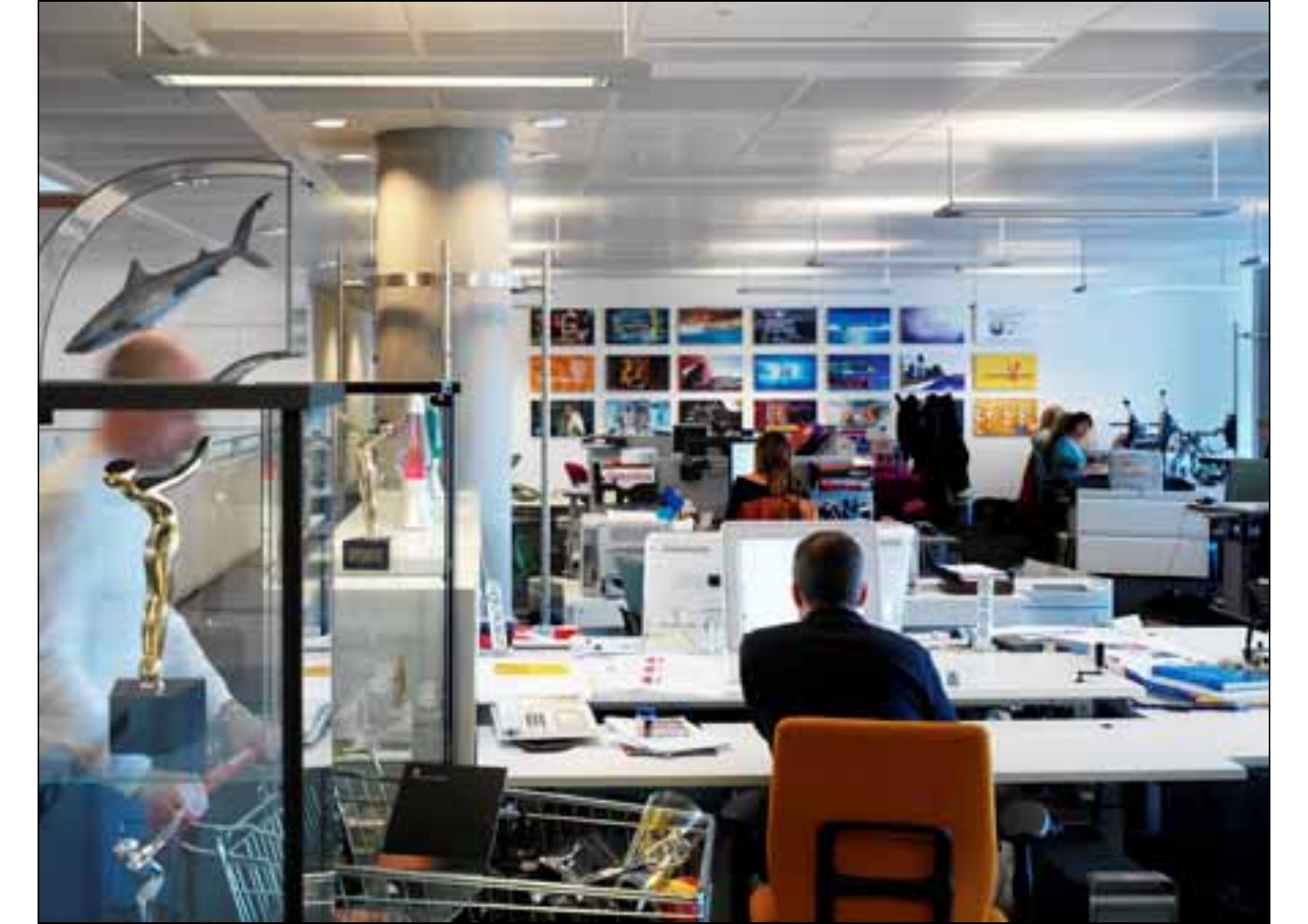## **Three Typologies of Acquisition**

- $\mathbb{R}^2$ The Taylorist Office
- $\bullet$ developer led, highly standardised
- $\bullet$ leased, exchange driven
- $\bullet$
- •The Social Democratic Office
- $\bullet$ purpose built, highly specific
- $\bullet$ long term ownership, use driven
- $\bullet$ The Networked Office
- $\bullet$ as much services as space, responsive to customer demand
- •paid for by the hour, value adding - output driven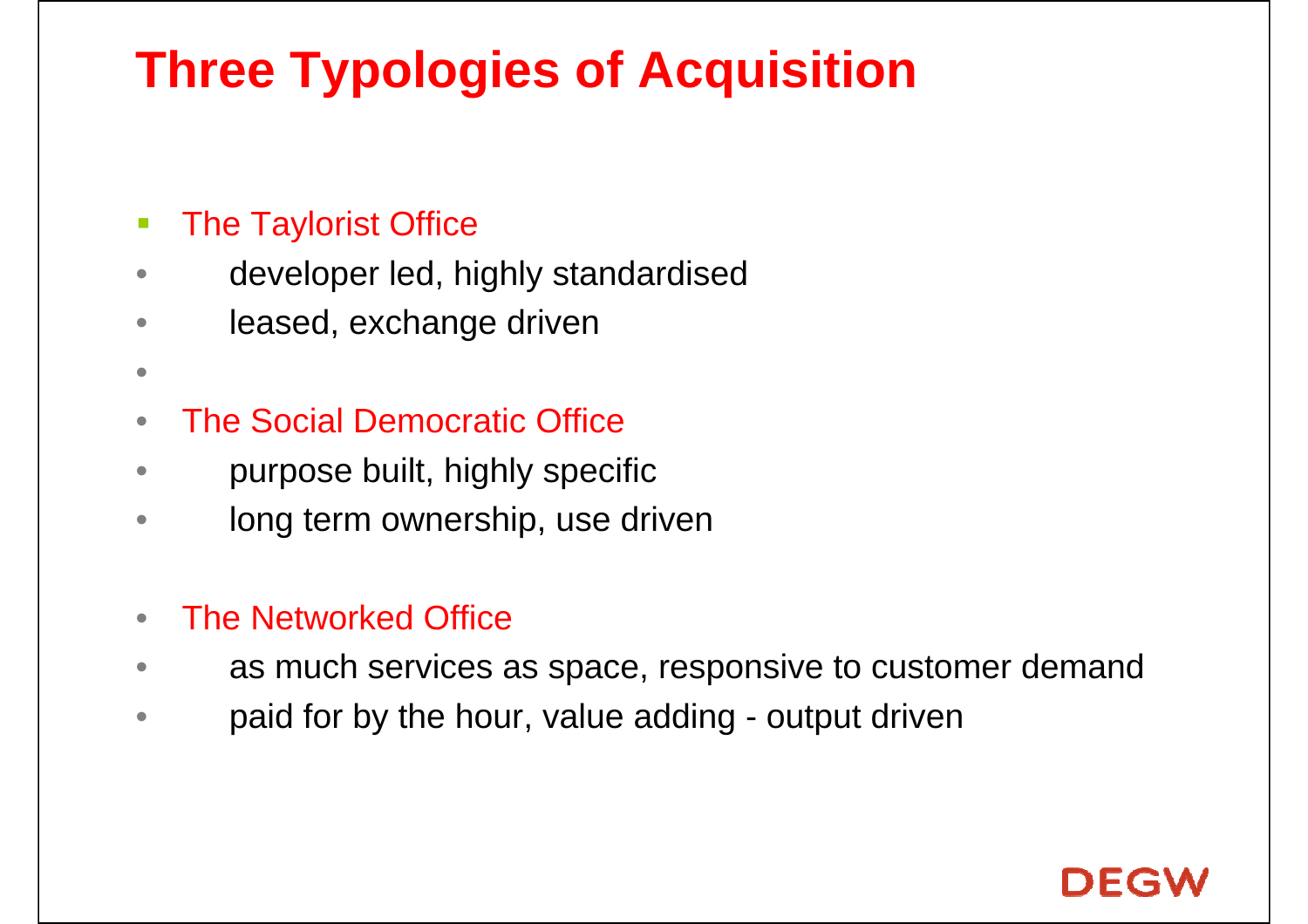## **What are office buildings for?**

- $\bullet$ To support businesses
- $\bullet$ To generate wealth
- $\bullet$ To open up possibilities for future growth and change
- $\bullet$ To communicate values and ideas
- $\bullet$ *…..just like cities*

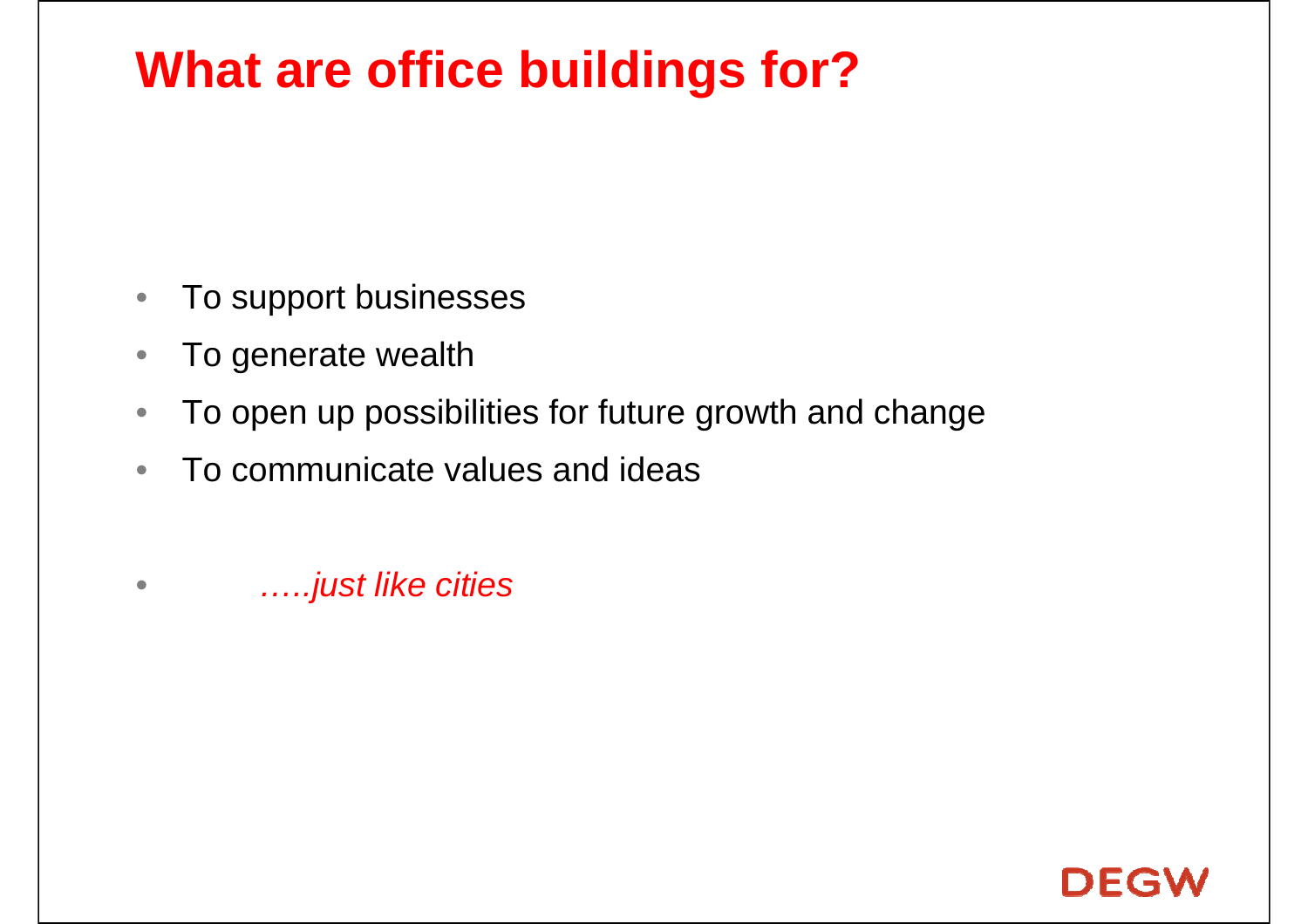## **The questions for Shanghai are:**

- $\bullet$ Not *which* type of office to choose
- $\bullet$ But *how many* of each type does Shanghai need
- $\bullet$ in what relation to other *amenities*
- $\bullet$ in a city which should be designed
- $\bullet$ not just as so much concrete and steel
- $\bullet$ but as an *intelligent complex of multiple networks*

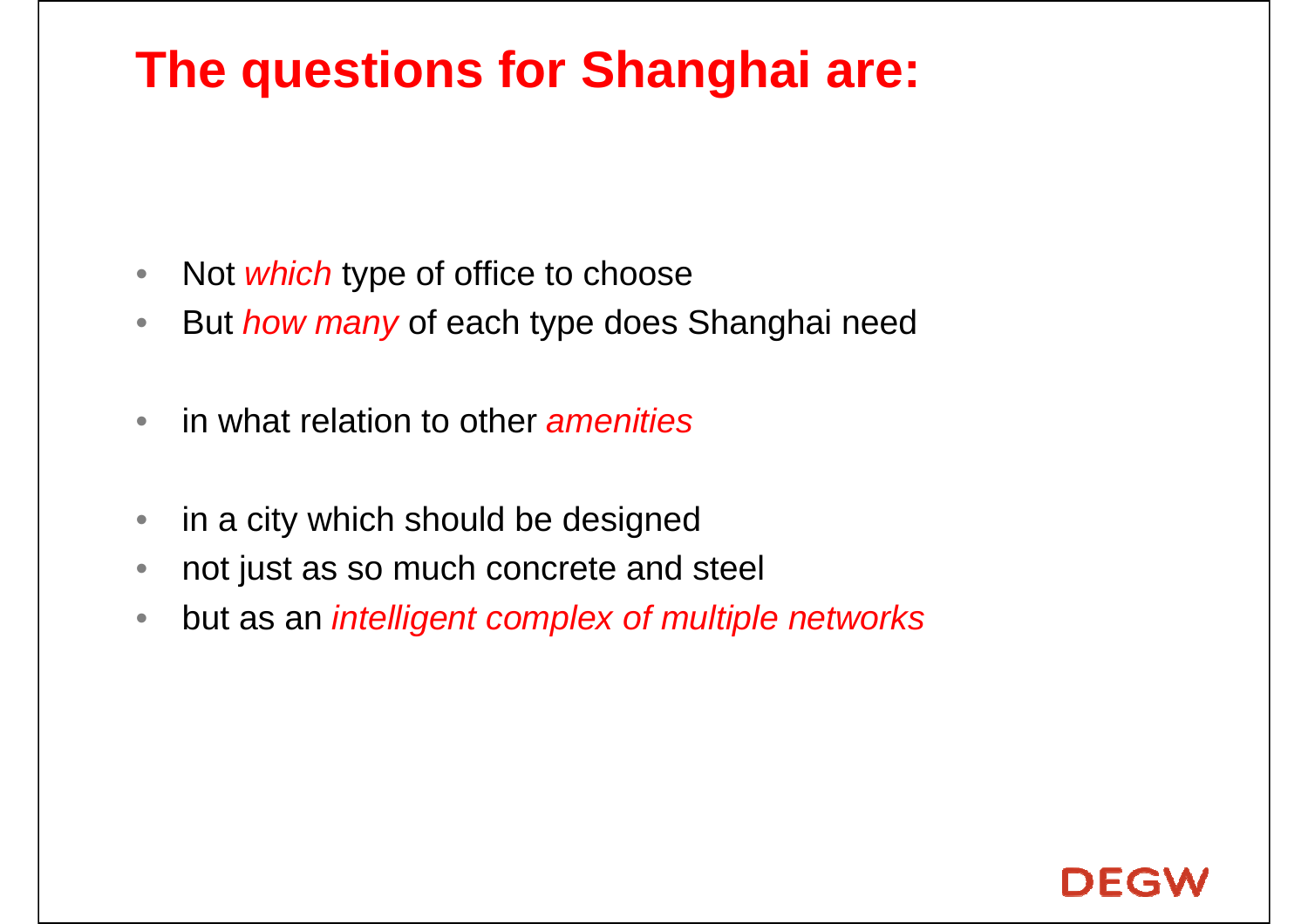## **Shanghai's Future as an Intelligent City:**

- $\bullet$ Is Shanghai building the wrong type of office for the future?
- $\bullet$ Or perhaps too much in the wrong locations
- $\bullet$ and in the wrong relationship to other amenities?
- $\bullet$ If so, how can Shanghai refit obsolescent office buildings
- $\bullet$ and recreate vital and stimulating places
- $\bullet$ to meet mixed, changing and unpredictable needs?
- $\bullet$

•

*… the office can no longer be regarded as a stable building type*